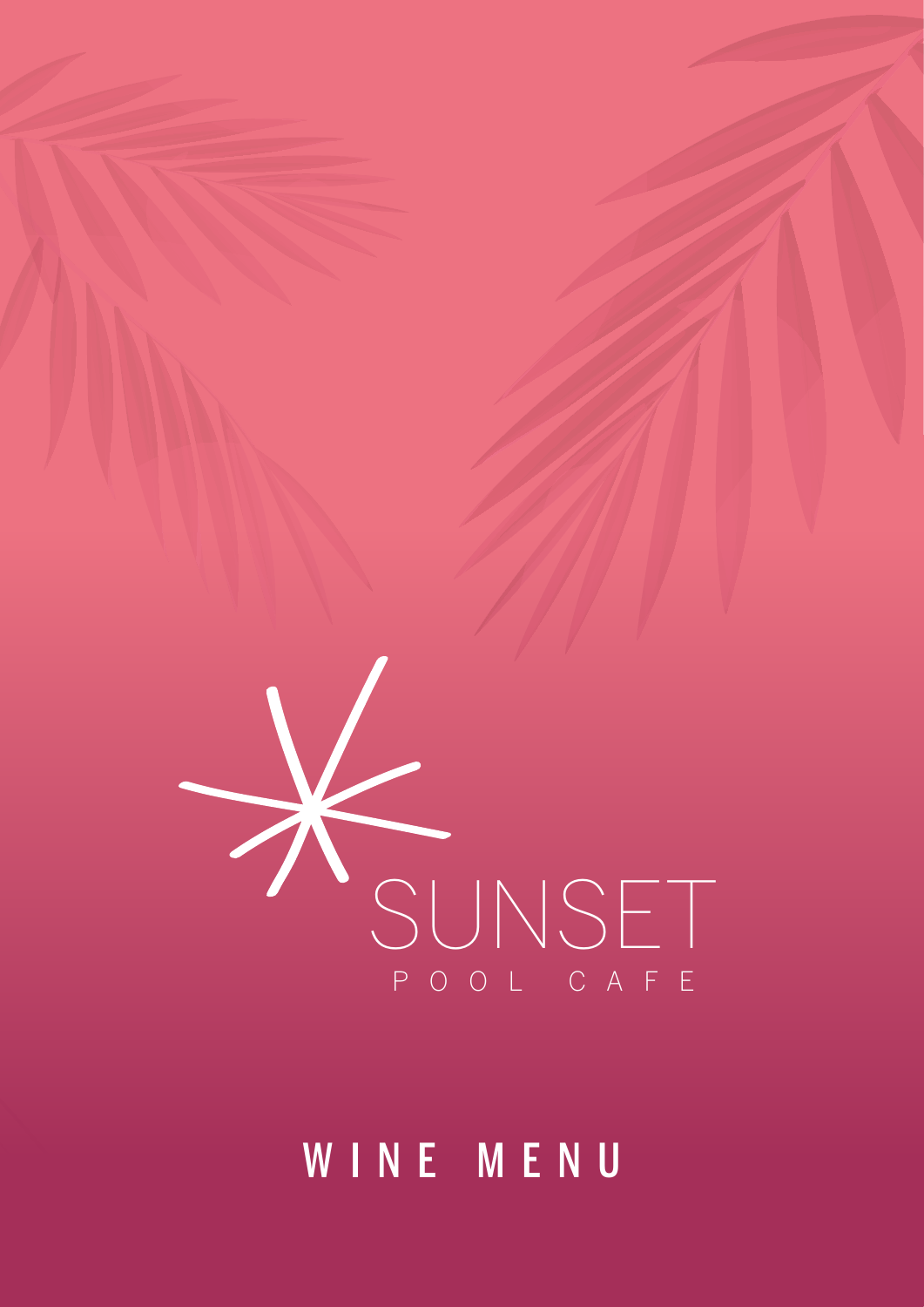### WELCOME TO HIDEAWAY BEACH RESORT & SPA

# WINE SELECTION

We aim to be a world-renowned specialist in fine wine and dining in the Maldives. Our mission is to bring to you the finest and rarest wines from the world.

The wines we offer range from some of the most cult wines of all continents to some of the most prestigious legends of wine.

We are dedicated to enhancing your enjoyment of the fine moments in life, in a style and pace that suits your mood. Thus, we invite you to savor the extraordinary pairing of fine wine and cuisine in our restaurant.

Experiencing wine should be an exciting and memorable event. Our goal is to create a place where wine enthusiasts and lovers of wine alike can find out what's new in wine in a fun, adventurous, and educational way.

As a part of our commitment to providing you with the best service, our experienced island sommelier will share their knowledge and experience.

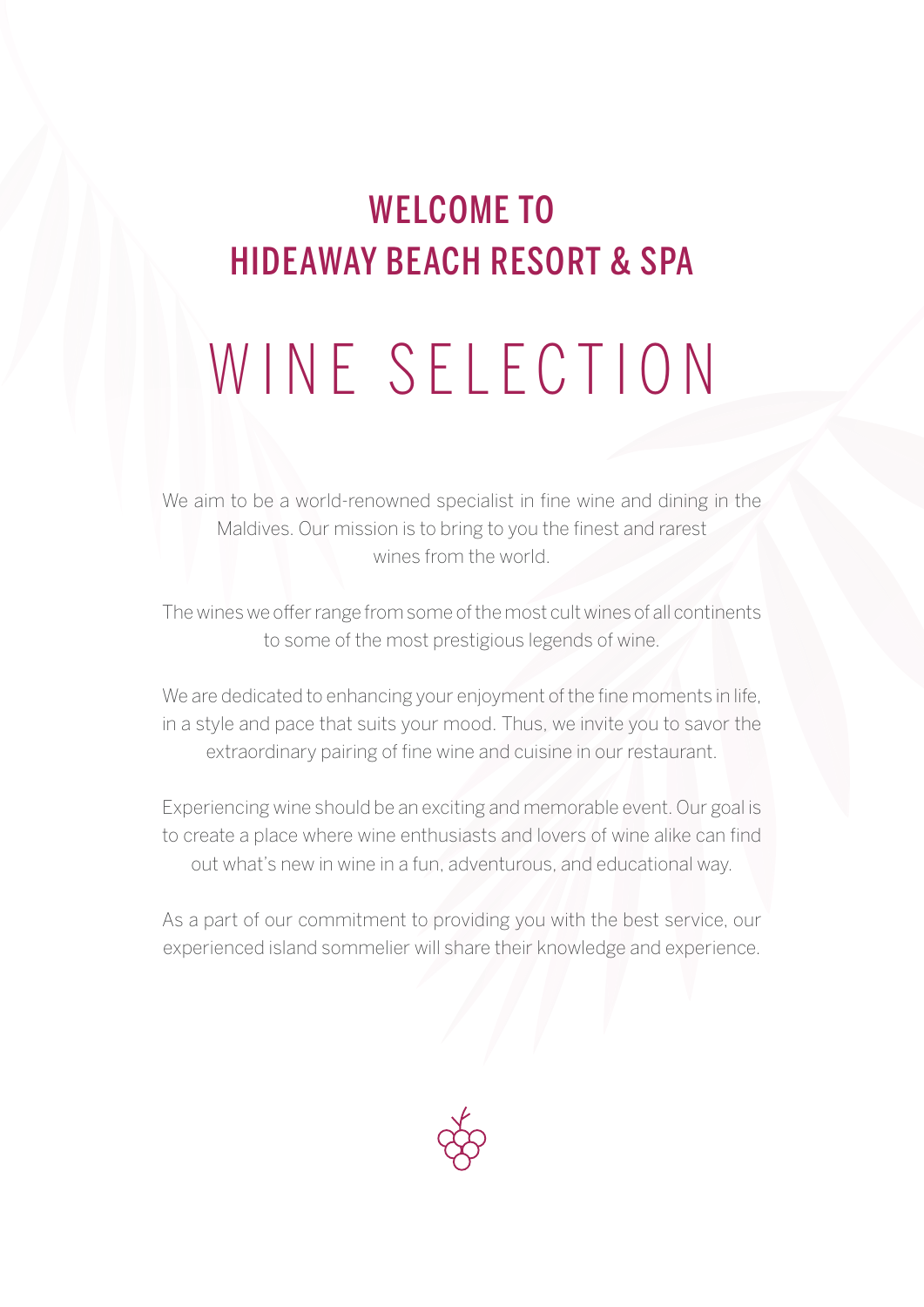# WINE BY THE GLASS

# CHAMPAGNE & SPARKLING WINE 125ml

| Taittinger Brut Reserve, France<br>Fresh citrus fruit taste, gently toasty notes                                                              | <b>NV</b> | \$39 |
|-----------------------------------------------------------------------------------------------------------------------------------------------|-----------|------|
| Prosecco, Montelliana Treviso, Italy<br>Soft, flavors of ripe apple, creamed pear, light freshness                                            | <b>NV</b> | \$16 |
| Cava, Jaume Serra Brut D.O, Spain<br>Floral and fruity bouquet with velvety bubbles                                                           | <b>NV</b> | \$16 |
| WHITE WINE 150ml $\sqrt{ }$                                                                                                                   |           |      |
| Riesling, Wittmann 100 hills, Rheingau, Germany<br>Dry, light body floral and stone fruit aromas and mineral                                  | 2020      | \$20 |
| Chenin, Sauvignon Blanc, Darling Cellars, South Africa<br>Dry, light body, fruit melon, peaches aroma, white pear and guava flavours          | 2020      | \$15 |
| Sauvignon Blanc, Richmond Plains, New Zealand<br>Dry, medium body, refreshing with gooseberry, citrus, passionfruit flavours                  | 2019      | \$20 |
| Chardonnay, Appetit De France, France<br>Dry, medium body, white-tree fruits aroma, buttery flavours                                          | 2020      | \$15 |
| Chenin Blanc, La Capra, South Africa<br>Dry, light body, pineapple and melon on the nose. fruity flavours                                     | 2020      | \$15 |
| RED WINE 150ml $\sqrt{ }$                                                                                                                     |           |      |
| Shiraz, Stonefish, Margaret River, Australia<br>Full-bodied, black fruits aroma, red berries flavors, spice and oaky tannins                  | 2020      | \$20 |
| Pinot Noir, Stoneburn Marlborough, New Zealand<br>Light bodied, cherry on nose, soft tannins and fruity palate                                | 2021      | \$20 |
| Cabernet Sauvignon-Merlot, Darling Cellars, South Africa<br>Medium to full body, black fruit aromas, ripe fruity tannins, berry fruity palate | 2020      | \$16 |
| Malbec, Toro Centenario, Argentina<br>Medium bodied, aroma of plums, ripe plum & cherry flavors                                               | <b>NV</b> | \$16 |
| Merlot, Le du Torri, Venezia Giulia, Italy<br>Medium bodied, black cherry and plum aromas, softer tannins fruity palate                       | 2017      | \$18 |

All prices are subject to 10% service charge and 12% tourism goods & services tax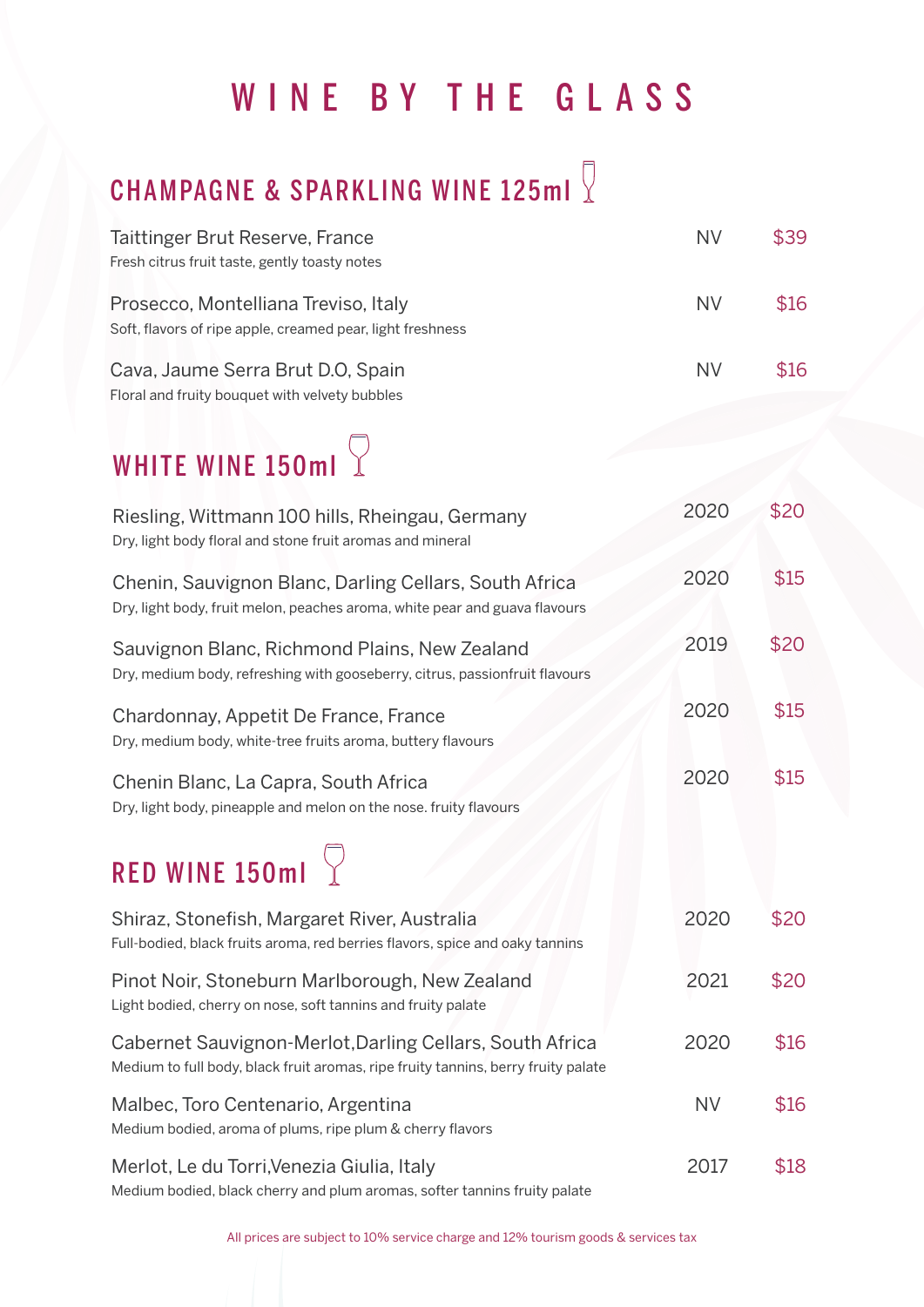# ROSÉ WINE 150ml  $\sqrt{ }$

| Château Minuty "M de Minuty", Cotes de Provence, France<br>Aroma of ripe peach, strawberry, crispy refreshing, light rosé             | 2020      | \$24 |
|---------------------------------------------------------------------------------------------------------------------------------------|-----------|------|
| Syrah, Grenache, Soleillades Coteaux d'Aix-en-Provence France<br>Crisp citrus twist over a delicious raspberry, refreshing light rosé | 2020      | \$16 |
| Merlot, Carlo Rossi, California USA<br>Medium dry, Light, crisp, flavors of fresh fruit palate                                        | <b>NV</b> | \$16 |
| Syrah, Rosé Appetit De France France<br>Dry, light pink fruity nose and fresh with hint of strawberries                               | 2017      | \$14 |

# SWEET/ PORT WINE 60ml  $\sqrt{2}$

| Moscato d'Asti, Fontanafredda, Moncucco, Italy                              | 2016      | \$22 |
|-----------------------------------------------------------------------------|-----------|------|
| Off dry to sweet, frizzante, white petals on nose, slightly peaches flavors |           |      |
| Port, Ruby Dum Niepoort, Portugal                                           | <b>NV</b> | \$22 |
| Medium sweet, aroma of dark fruits, rip sweet beery flavors                 |           |      |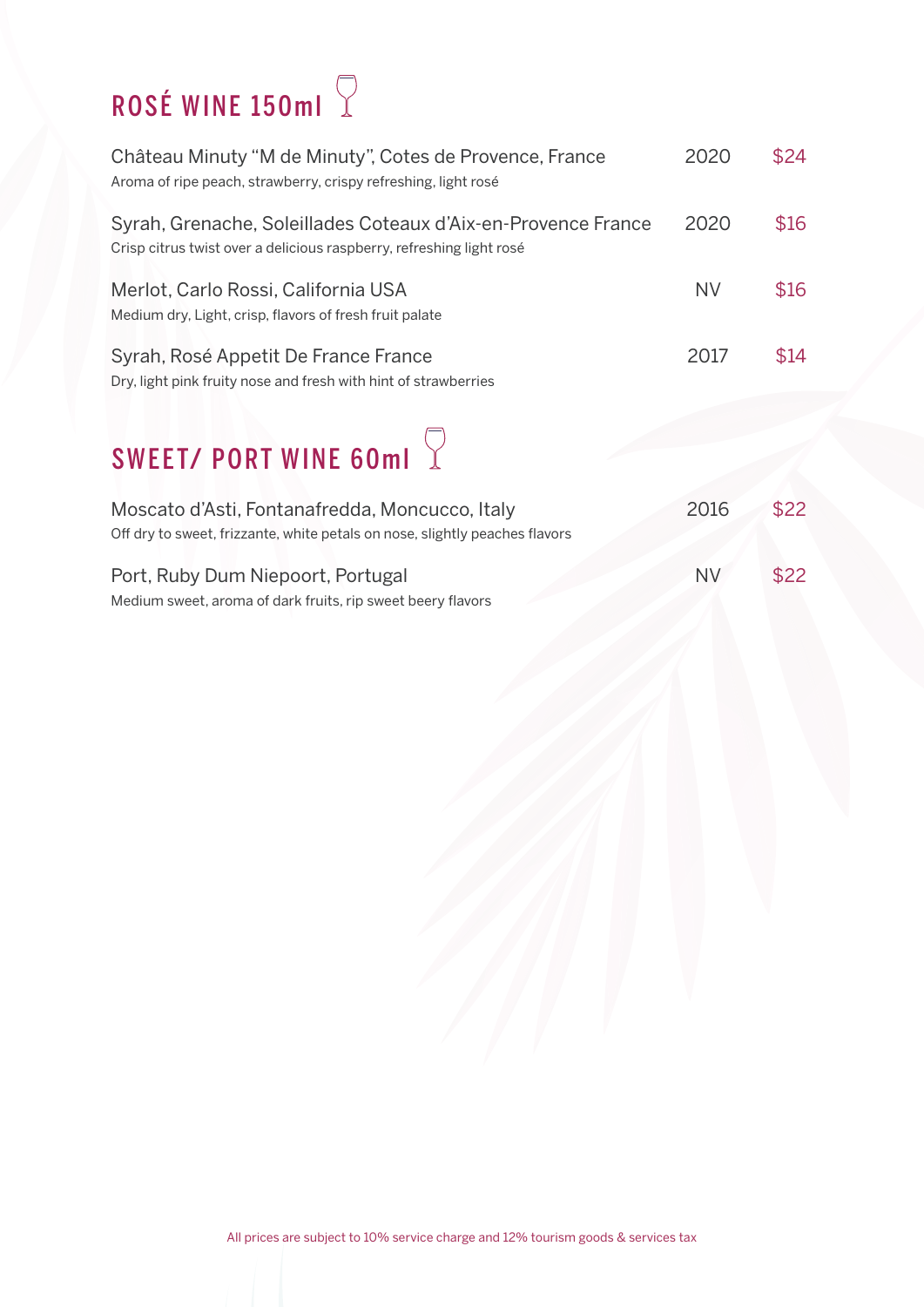## BY THE BOTTLE

### HALF CHAMPAGNE 375ml

| <b>Charles De Cazanove Brut</b> | NV.      | \$80 |
|---------------------------------|----------|------|
| <b>Taittinger Brut Reserve</b>  | NV \$120 |      |

#### CHAMPAGNE 750ml

| Taittinger Nocturne, Sec                    | <b>NV</b> | \$225 |
|---------------------------------------------|-----------|-------|
| Taittinger Prélude, 'Grands Crus' Brut      | <b>NV</b> | \$275 |
| V. Testulat Carte D'Or Blanc de Noirs Brut  | <b>NV</b> | \$225 |
| Veuve Clicquot Ponsardin, Yellow Label Brut | <b>NV</b> | \$250 |
| Charles De Cazanove Tête de Cuvée Brut      | <b>NV</b> | \$159 |
| Moët & Chandon, Ice Impérial, Brut,         | <b>NV</b> | \$270 |
| Moët & Chandon, Brut, Impérial,             | <b>NV</b> | \$220 |
| Ernest Rapeneau Brut                        | <b>NV</b> | \$195 |

### CHAMPAGNE VINTAGE vs PRESTIGE CUVÉE 750ml

| Jacquart Blanc de Blancs, Brut               | 2005      | \$200 |
|----------------------------------------------|-----------|-------|
| Bollinger Extra Brut, R.D *Récemment Dégorgé | 2002      | \$650 |
| Taittinger, Comtes de Champagne, Brut        | 2007      | \$450 |
| Dom Pérignon, Brut                           | 2008      | \$675 |
| <b>CHAMPAGNE ROSÉ 750ml</b>                  |           |       |
| Taittinger Brut, Prestige Rosé               | <b>NV</b> | \$260 |
| V. Testulat Carte d'Or Rosé, Brut            | <b>NV</b> | \$225 |
| Moet & Chandon, Imperial Brut Rosé           | <b>NV</b> | \$220 |
| Laurent-Perrier Cuvée Rose, Brut             | <b>NV</b> | \$450 |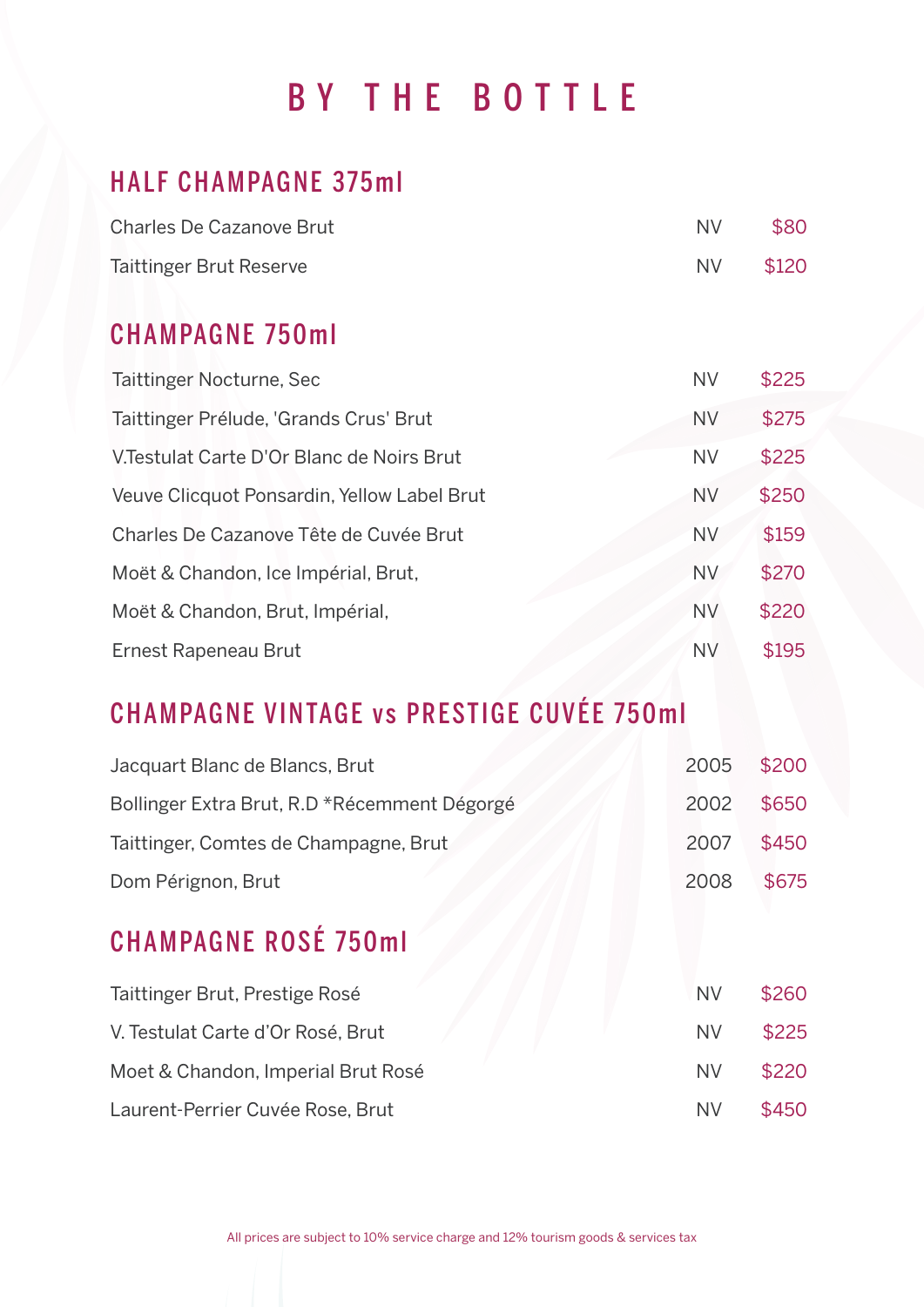### SPARKLING WINE 750ml

| Cava Rose Brut, Jaume Serra, Spain              | NV. | \$90  |
|-------------------------------------------------|-----|-------|
| Franciacorta, Alma Cuvee Brut, Bellavista Italy | NV. | \$125 |
| Geisweiler & Fils Excellence Rose Brut, France  | NV. | \$95  |
| Prosecco Brut, La Montelliana, Treviso, Italy   | NV. | \$85  |

### CHAMPAGNE -MAGNUM 1500ml

| Armand de Brignac Brut - Magnum      | NV \$1,550 |
|--------------------------------------|------------|
| Armand de Brignac Rosé Brut - Magnum | NV \$3,500 |

### WHITE WINE

### FRANCE WHITE- BURGUNDY 750ml

| Chardonnay, Rèserve, Rémy Ferbras, Pays d'Oc, France     | 2017 | \$60   |
|----------------------------------------------------------|------|--------|
| Petit Chablis, Régnard                                   | 2020 | \$125  |
| Chablis, Maison Castel                                   | 2020 | \$145  |
| Chablis, Demaine Hemelin                                 | 2014 | \$122  |
| Puligny-Montrachet, Michel Picard, France                | 2017 | \$380  |
| Chassagne-Montrachet, Au Pied du Mont Chauve             | 2013 | \$300  |
| Bienvenue Batard Montrachet, Grand Cru, Demaine Faiveley | 2017 | \$1450 |
| Pouilly Fuisse, Regnard L'Ancen Prieure, Maconnais       | 2018 | \$180  |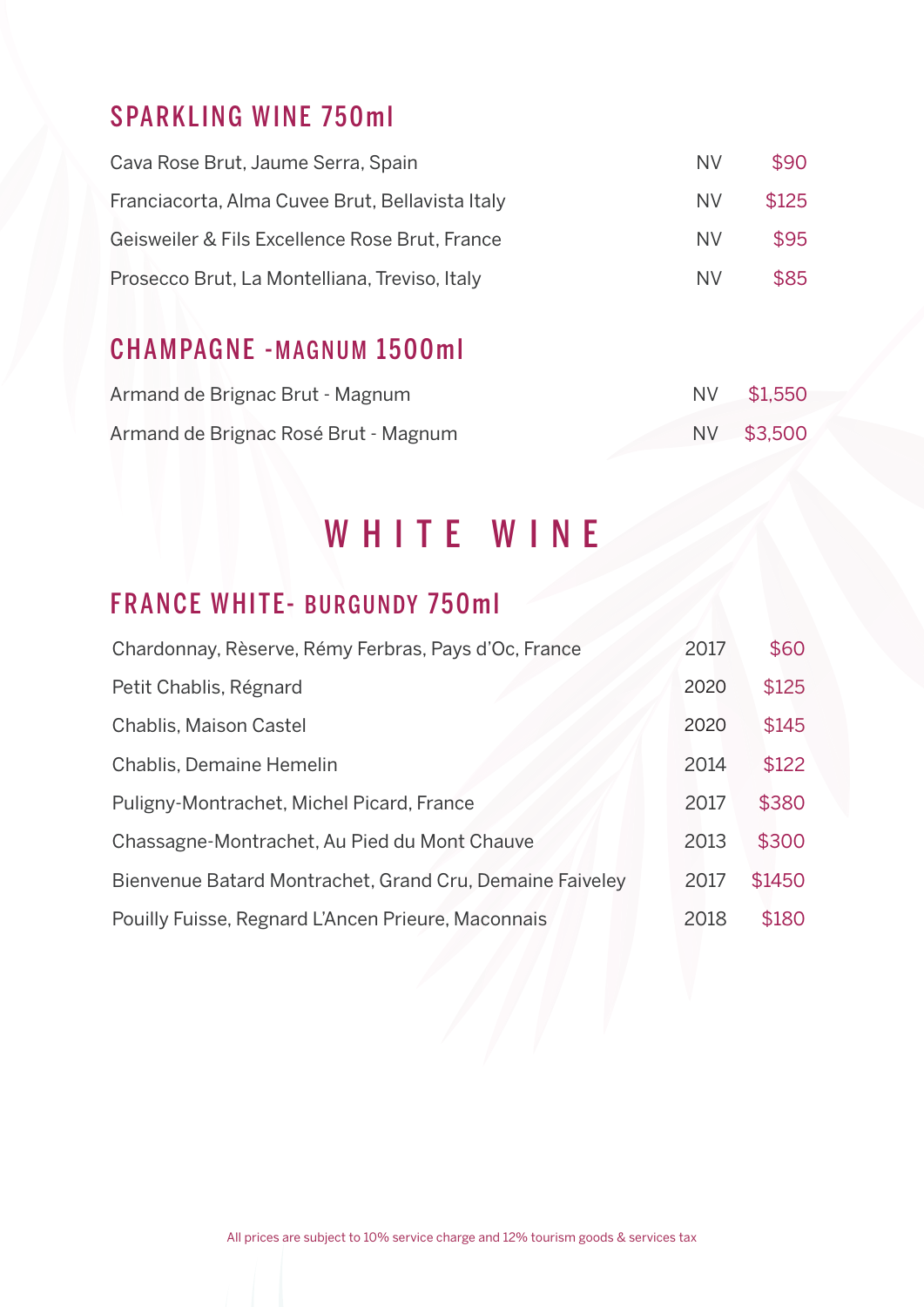### FRANCE WHITE 750ml

| Pouilly Fume, Vieilles Vignes, Foucher Lebrun, Loire | 2018 | \$195 |
|------------------------------------------------------|------|-------|
| Sancerre, Baron de Ladoucette, Comte Lafond, Loire   | 2018 | \$145 |
| Sancerre, Le Mont, Maison Foucher Lebrun, Loire      | 2018 | \$95  |

#### GERMANY WHITE 750ml

| Müller-Thurgau, Klosterhof, Pfalz                             | 2019 | \$80  |
|---------------------------------------------------------------|------|-------|
| Riesling, Trocken, Wittman 100 Hills, Rheingau                | 2018 | \$130 |
| Riesling, Spätlese, Trocken, Dr. Von Bassermann-Jordan, Pfalz | 2011 | \$125 |

### SPAIN WHITE 750ml

| Blanca Bodegas Muga Blanco Rioja                               | 2017 | \$85  |
|----------------------------------------------------------------|------|-------|
| Rias Baixas, 'Etiqueta Ambar', Agro De Bazan, Galicia Albariño | 2018 | \$120 |

### AUSTRIA WHITE 750ml

| Grüner Veltliner, Sepp Moser, Von den Terrassen, Kremstal | 2020 \$120 |  |
|-----------------------------------------------------------|------------|--|
|                                                           |            |  |

### ITALY WHITE 750ml

| Pinot Grigio, Le Due Torri, Friuli-Venezia, Giulia          | 2020 | \$80  |
|-------------------------------------------------------------|------|-------|
| Pinot Grigio, Attems, Friuli-Venezia, Giulia                | 2018 | \$95  |
| Ca dei Frati 'I Frati' Lugana, Lombardy. Trebbiano          | 2018 | \$95  |
| Gavi la Scalco, Piedmont. Cortese                           | 2018 | \$145 |
| Pian di Remole Marchesi de Frescobaldi, Toscana. Vermentino | 2018 | \$75  |
| Tonno, Sicily. Catarratto Bianco, Chardonnay, Blend         | 2019 | \$75  |
| Chardonnay, Planeta, Menfi, Sicily                          | 2016 | \$135 |
| Grecanico, Alastro di Planeta, Sicilia                      | 2018 | \$125 |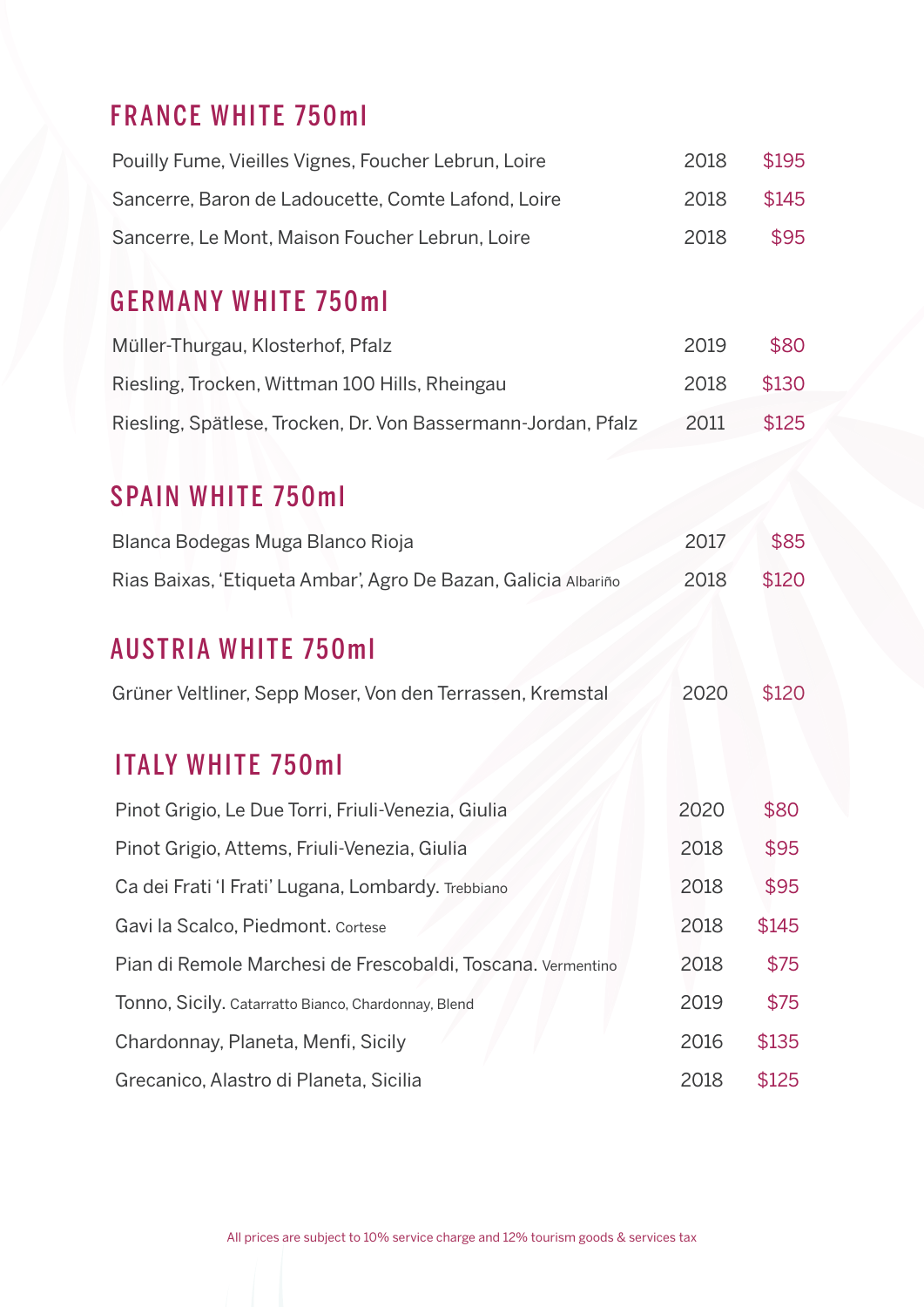### SOUTH AFRICA WHITE 750ml

| Chenin Blanc, Kleine Zalze, Stellenbosch                            | 2019 | \$75  |
|---------------------------------------------------------------------|------|-------|
| Chenin Blanc, Secateurs Badenhorst Family, Swartland                | 2017 | \$85  |
| Chenin Blanc, Mullineux, 'Kloof Street' Swartland                   | 2018 | \$85  |
| Sauvignon Blanc, Life from Stone, Springfield Estate, Robertson     | 2015 | \$105 |
| Sauvignon Blanc, Sémillon, Miss Lucy, Springfield Estate, Robertson | 2018 | \$135 |
| Chardonnay, Iona, Eligin, Cape South Coast                          | 2017 | \$115 |

### ARGENTINA WHITE 750ml

| Sauvignon Blanc, Mariflor Vista Flores, Uco Valley, Mendoza | 2016 | \$80 |
|-------------------------------------------------------------|------|------|
| Torrontes, Alamos, Cafayate                                 | 2020 | \$85 |

### CHILE WHITE 750ml

| Chardonnay, Amelia, Concha Y Toro, Casablanca Valley                           | 2018 | \$135 |
|--------------------------------------------------------------------------------|------|-------|
| Chardonnay Blend, 'La Vinilla', Emiliana Signos de Origen<br>Casablanca Valley | 2017 | \$135 |
| Gewürztraminer, Emiliana Adobe Reserva, Rapel                                  | 2020 | \$82  |
| <b>AUSTRALIA WHITE 750ml</b>                                                   |      |       |
| Riesling, Art Series, Leeuwin Estate, Margaret River                           | 2016 | \$96  |
| Chardonnay, Mc William's, South Australia                                      | 2019 | \$79  |
| Chardonnay, Leeuwin Estate, Margaret River                                     | 2018 | \$96  |

# NEW ZEALAND WHITE 750ml

| Sauvignon Blanc, Cloudy Bay, Marlborough        | 2021 | \$165 |
|-------------------------------------------------|------|-------|
| Sauvignon Blanc, Sileni Cellar, Marlborough     | 2021 | \$95  |
| Sauvignon Blanc, Stoneburn, Marlborough         | 2021 | \$80  |
| Sauvignon Blanc, Richmond Plains, Nelson region | 2020 | \$110 |
| Chardonnay, Dog Point, Marlborough              | 2017 | \$100 |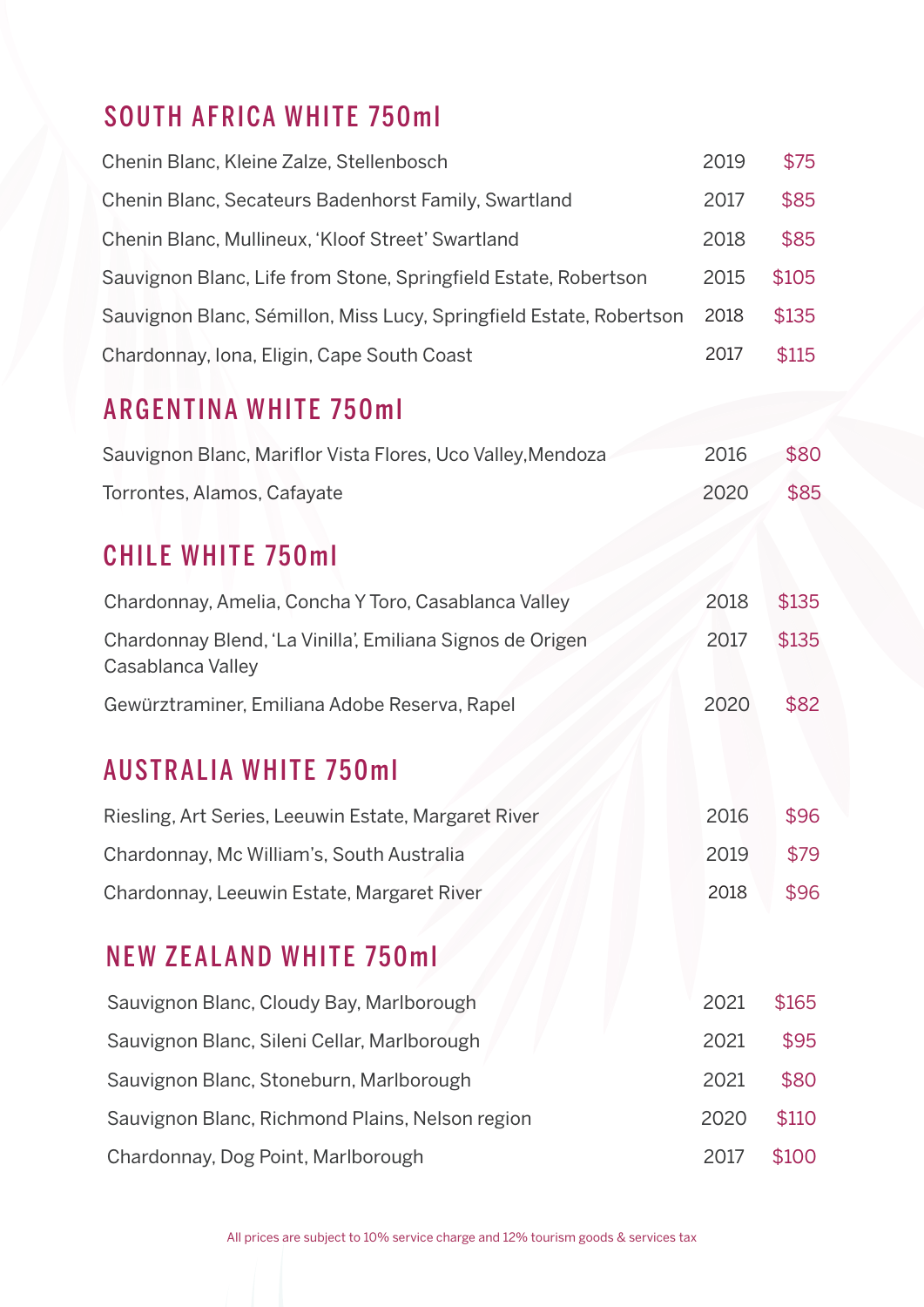# ROS É WINE

### FRANCE ROSÉ 750ml

| Rémy Ferbras Rosé, Pays D'Oc,              | 2019 | \$60  |
|--------------------------------------------|------|-------|
| E. Guigal, Côtes Du Rhône Rosé             | 2017 | \$85  |
| Château Minuty Rosé, Côtes De Provence     | 2020 | \$125 |
| Château Minuty M Rosé, Côtes De Provence   | 2020 | \$125 |
| Soleillades Rosé Côteaux d'Aix-en-Provence | 2020 | \$95  |

### SPAIN ROSÉ 750ml

| Bodegas Muga Rosado Rioja. Garnacha, - Viura, Tempranillo | 2018 | \$85 |
|-----------------------------------------------------------|------|------|
| Tempranillo Rosé, Don Simon, Jumilla                      | 2020 | \$75 |

### USA ROSÉ 750ml

| White Zinfandel, Copper Ridge, California | <b>NV</b> | \$65 |
|-------------------------------------------|-----------|------|
| Merlot, Carlo Rossi, California USA       | <b>NV</b> | \$75 |

### RED WINE

### HALF RED 375ml - 500ml

| Gaja Barbaresco, DOCG Piedmont, Italy - 375ml                 | 2013       | \$350 |
|---------------------------------------------------------------|------------|-------|
| Barolo, Serralunga d'Alba, DOCG, Fontanafredda, Italy - 500ml | 2008 \$350 |       |

### FRANCE RED- BURGUNDY 750ml

| Pinot Noir, Bourgogne, Michel Picard                  | 2019 | \$150 |
|-------------------------------------------------------|------|-------|
| Pommard 1er cru 'Rugiens', Demaine Faiveley           | 2011 | \$285 |
| Charm - Chambertin', Grand Cru, Demaine Antonin Guyon | 2017 | \$950 |
| 'Latricieres-Chambertin', Grand Cru, Demaine Faiveley | 2014 | \$750 |
| Corton Bressandes, Grand Cru, Demaine Antonin Guyon   | 2015 | \$780 |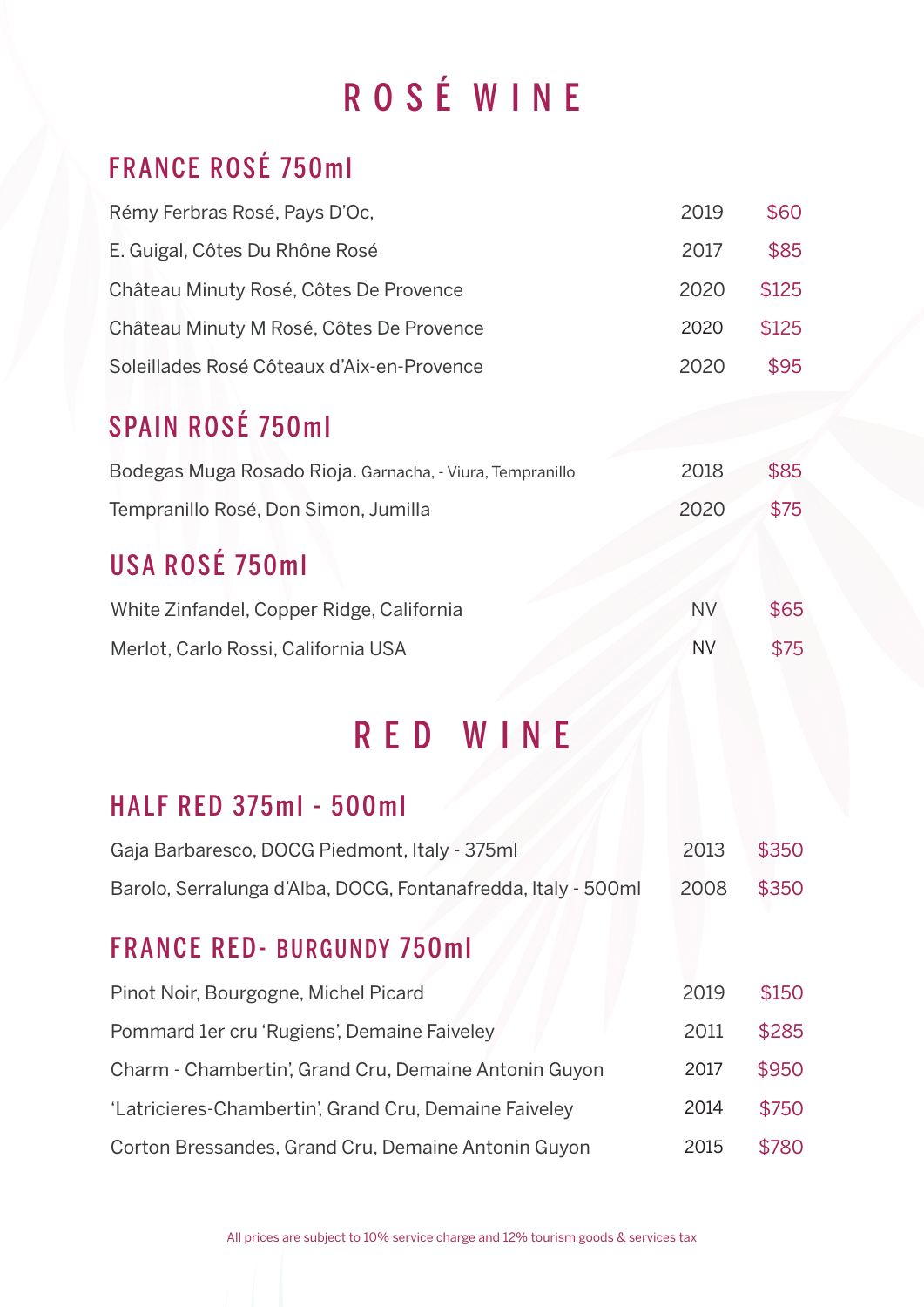### FRANCE RED - RHÔNE 750ml

| Côte Rotie, Brune et Blonde, E. Guigal      | 2010       | \$270 |
|---------------------------------------------|------------|-------|
| Hermitage, E. Guigal                        | 2006 \$270 |       |
| Saint-Joseph Vignes de L'Hospice, E. Guigal | 2010       | \$375 |
| Châteauneuf-Du-Pape, E. Guigal              | 2015 \$300 |       |

### FRANCE RED - BORDEAUX 750ml

| Château Cos d'Estournel, AOC, Saint-Estèphe<br>* Deuxieme Grand Cru Classe in 1855  | 2006 | \$835 |
|-------------------------------------------------------------------------------------|------|-------|
| Château Grand Puy Ducasse, AOC, Saint-Estèphe<br>Cinquieme Grand Cru Classe in 1855 | 2005 | \$240 |
| Château Talbot, AOC, Saint Julien 4ème Cru Classé                                   | 2008 | \$292 |
| Château Pouget, AOC, Margaux                                                        | 2009 | \$400 |
| Château Giscours, AOC, Margaux<br>*Troisieme Grand Cru Classe in 1855               | 2011 | \$480 |
| Château Giscours, AOC, Margaux<br>*Troisieme Grand Cru Classe in 1855               | 2001 | \$480 |

### FRANCE RED - SAINT-ÉMILION, POMEROL 750ml

| Château Roland Maillet, Libournais, AOC, Saint-Émilion | 2015 \$245 |       |
|--------------------------------------------------------|------------|-------|
| Château Roland Maillet, Libournais, AOC, Saint-Émilion | 2012 \$245 |       |
| Clos Vieux Taillefer, AOC, Pomerol                     | 2010       | \$310 |

### ITALY RED 750ML

| Valpolicella Superiore, Ripasso Rocca Sveva, DOC, Soave       | 2014 | \$125 |
|---------------------------------------------------------------|------|-------|
| Amarone della Valpolicella, Riserva, Rocca Sveva, DOCG, Soave | 2011 | \$350 |
| Dolcetto de Alba, Giacomo, Borgogno & Figli, DOC, Piedmont    | 2013 | \$120 |
| Barolo, Giacomo, Borgogno & Figli, DOCG, Piedmont             | 2004 | \$255 |
| Barbera d'Alba 'Gallina', La Spinetta, DOC, Piedmont          | 2008 | \$162 |
| Angelo Gaja, Sito Moresco Rosso, Langhe, DOC, Piedmont        | 2017 | \$230 |
| Gaja Sperss, Barolo, Langhe, DOC, Piedmont                    | 2009 | \$780 |

All prices are subject to 10% service charge and 12% tourism goods & services tax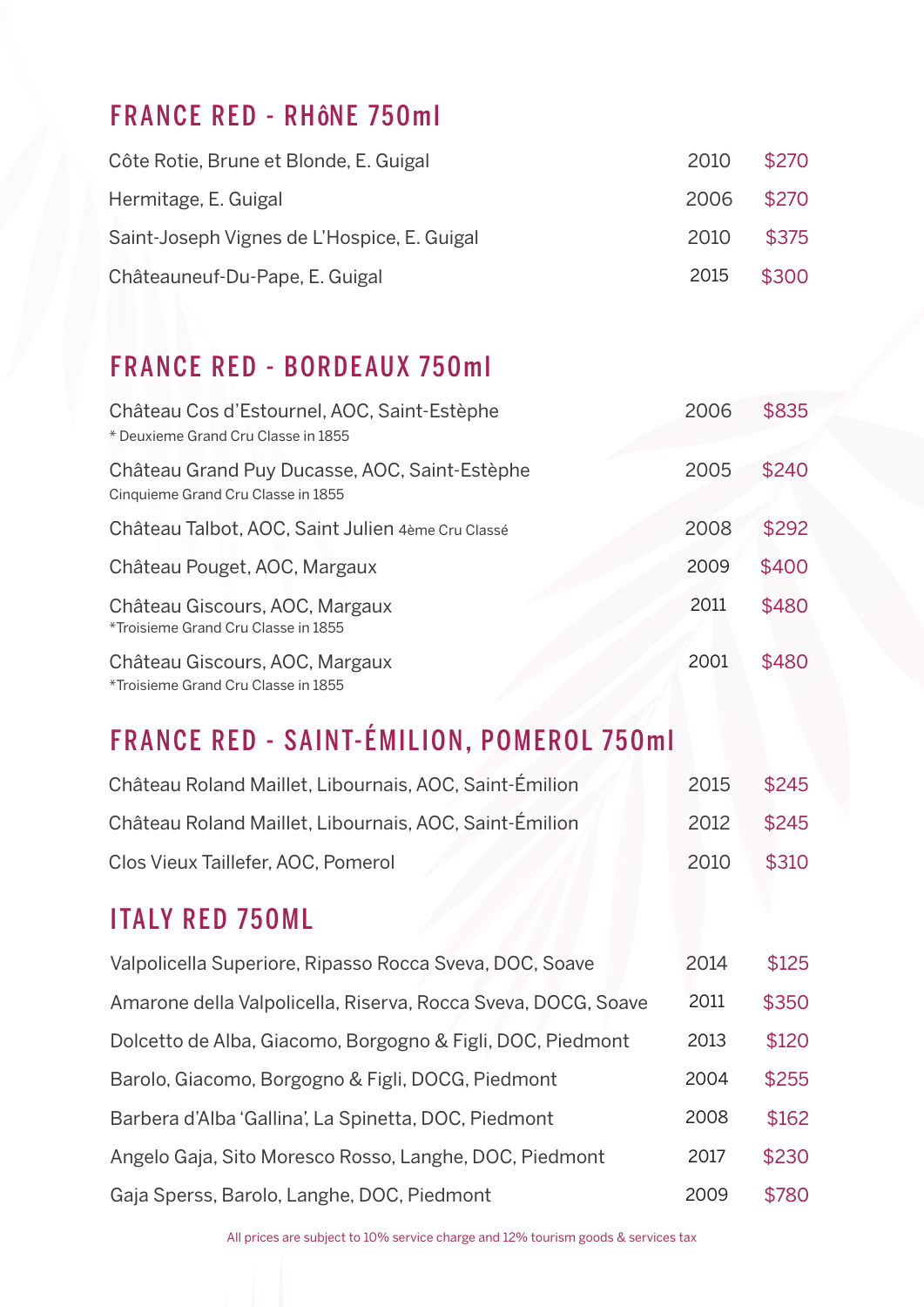| Gaja Conteisa, Langhe, DOC Piedmont                      | 2007 | \$780  |
|----------------------------------------------------------|------|--------|
| Gaja Barbaresco, Angelo Gaja, DOCG Piedmont              | 2010 | \$650  |
| Gaja Santa Restituta, Sugarille, Brunello di Montalcino  | 2008 | \$780  |
| Brunello di Montalcino, Castelo Giocando, DOCG, Tuscany  | 2014 | \$290  |
| Ornellaia, Bolgheri, Superiore, Tuscany                  | 2011 | \$825  |
| Guado Al Tasso, Bolgheri, Marchesi Antinori, IGT Tuscany | 2015 | \$750  |
| Solaia, Marchesi Antinori, IGT Tuscany                   | 2007 | \$1250 |
| Masseto, Tenuta dell'Ornellaia, Marchesi Antinori, IGT   | 2007 | \$4150 |

### SPAIN RED 750ML

| Gernache, El Mago, Franck Massard, DO, Catalunya | 2017 | \$85  |
|--------------------------------------------------|------|-------|
| Rioja, Bodegas, Torre Muga, DO, Rioja            | 2014 | \$400 |
| Pintia Toro, Vega Sicilia, Castilla y León       | 2008 | \$245 |

### SOUTH AFRICA RED 750ML

| Shiraz Cabernet Sauvignon, Reyneke Organic Stellenbosch        | 2019 | \$80  |
|----------------------------------------------------------------|------|-------|
| Cabernet Sauvignon, Boekenhoutskloof, Franschhoek              | 2015 | \$120 |
| Syrah, Porcupine Ridge, Boekenhoutskloof, Swartland            | 2018 | \$85  |
| Cabernet Sauvignon,'Whole Berry' Springfield Estate, Robertson | 2015 | \$95  |

### ARGENTINA RED 750ML

| Malbec, Vista Flores, 'Catena', Catena Zapata, Mendoza | 2017 | \$120 |
|--------------------------------------------------------|------|-------|
| Cabernet Sauvignon, Trivento Tribu, Mendoz             | 2016 | \$60  |
| Malbec, Trivento Tribu, Mendoz                         | 2019 | \$60  |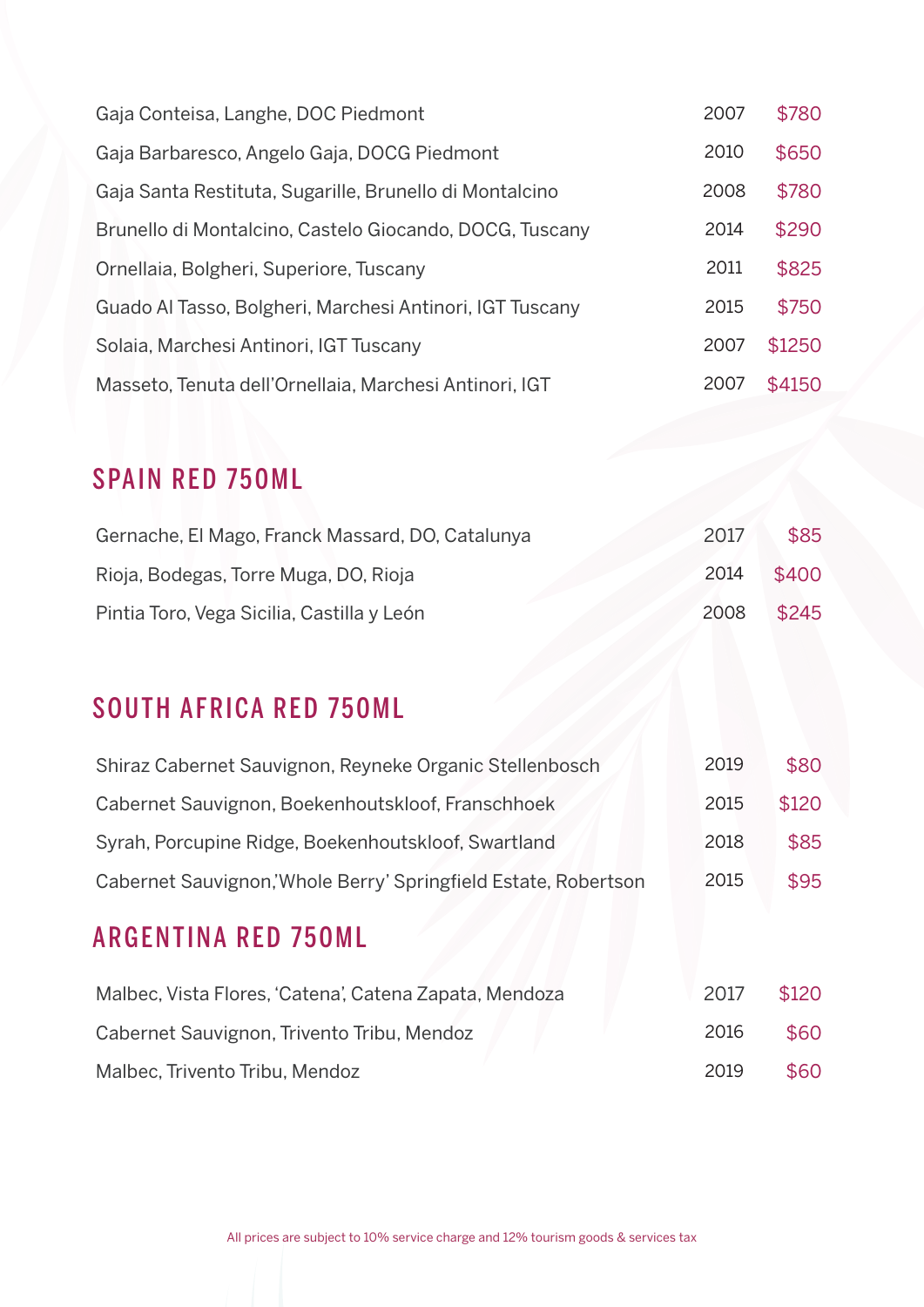### CHILE RED 750ML

| Carménère, Emiliana Signos De Origen, Colchagua Valley | 2016 | \$115 |
|--------------------------------------------------------|------|-------|
| Carménère, Carmin de Peumo, Concha y Toro              | 2007 | \$340 |
| Cabernet Sauvignon, Vina Maipo, Central Valley         | 2018 | \$75  |
| Carménère, Terrunyo, Concha y Toro, Cachapoal Valley   | 2016 | \$125 |

### USA RED 750ML

| Cabernet Sauvignon, Carnivor, California             | 2016 | \$125       |
|------------------------------------------------------|------|-------------|
| Merlot, Rèserve, Red Rock Winery                     | NV.  | <b>\$70</b> |
| Cabernet Sauvignon, William Hill Estate, North Coast | 2020 | \$95        |

### AUSTRALIA RED 750ML

| Cabernet Sauvignon, Stonefish, Margaret River                   | 2017 | \$80  |
|-----------------------------------------------------------------|------|-------|
| Shiraz, Stonefish, Margaret River                               | 2020 | \$80  |
| Shiraz, Viognier, 'Y Series' Yalumba, South Australia           | 2019 | \$85  |
| Shiraz, The Octavius, Old Vins, Yalumba, South Australia        | 2015 | \$390 |
| Shiraz, Noir Chateau Tanunda, Grand Barossa, South Australia    | 2017 | \$153 |
| Château Tanunda, Three Grace, South Australia, *Bordeaux blends | 2017 | \$180 |
| Shiraz, Château Tanunda, 100 Years, Barossa, South Australia    | 2015 | \$287 |
| Pinot Noir, Dalrymple Vineyards, Tasmanian                      | 2017 | \$120 |
| Shiraz, McWilliam's, New South Wales                            | 2020 | \$75  |
|                                                                 |      |       |

### NEW ZEALAND RED 750ML

Pinot Noir, Stoneburn, Marlborough 2021 \$95